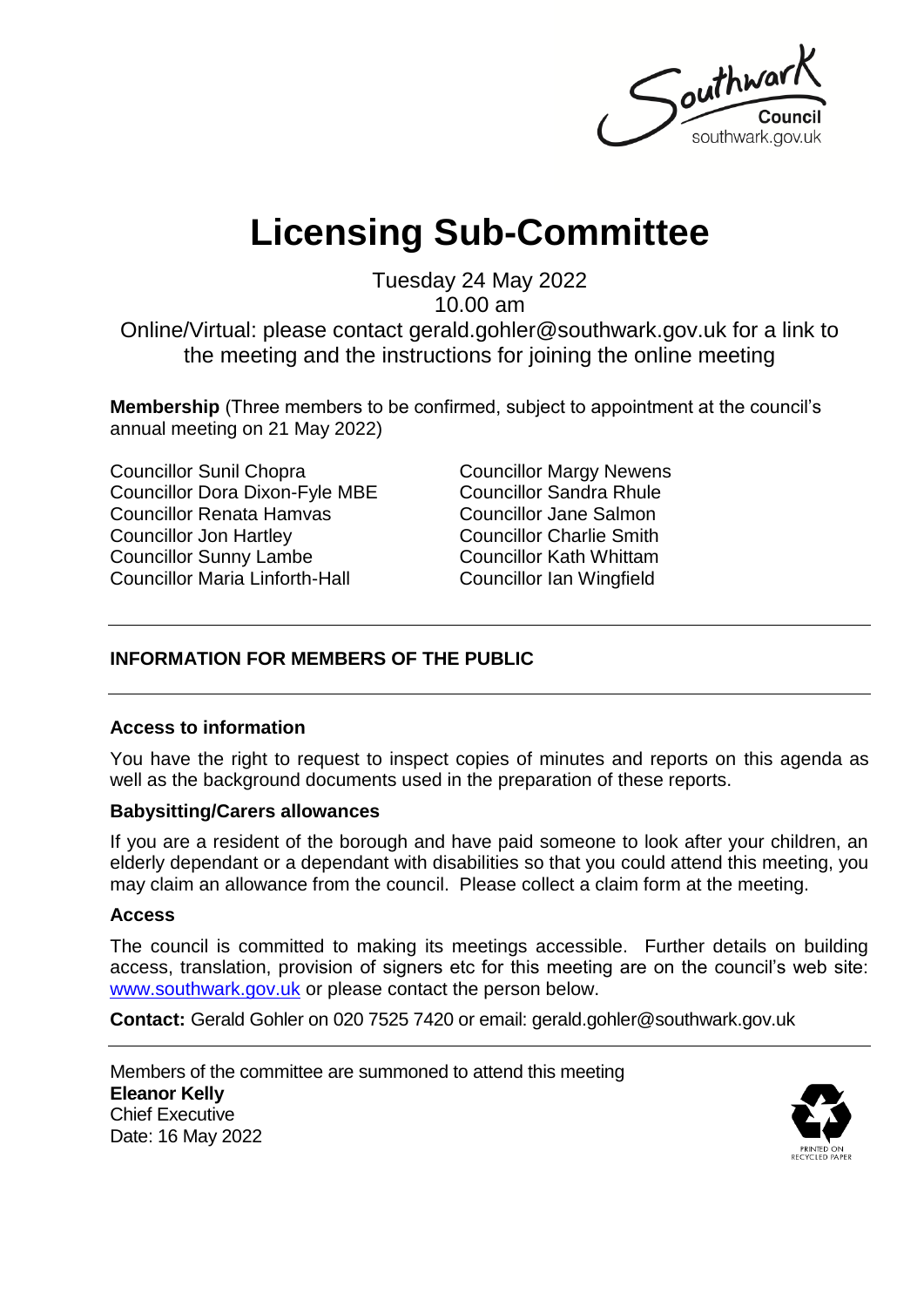Southwark southwark.gov.uk

# **Licensing Sub-Committee**

Tuesday 24 May 2022 10.00 am Online/Virtual: please contact gerald.gohler@southwark.gov.uk for a link to the meeting and the instructions for joining the online meeting

## **Order of Business**

**Item No. Title Page No.**

#### **PART A - OPEN BUSINESS**

#### **1. ELECTION OF CHAIR**

To elect a chair for this meeting, if required.

#### **2. APOLOGIES**

To receive any apologies for absence.

#### **3. CONFIRMATION OF VOTING MEMBERS**

A representative of each political group will confirm the voting members of the committee.

#### **4. NOTIFICATION OF ANY ITEMS OF BUSINESS WHICH THE CHAIR DEEMS URGENT**

In special circumstances, an item of business may be added to an agenda within five clear days of the meeting.

#### **5. DISCLOSURE OF INTERESTS AND DISPENSATIONS**

Members to declare any interests and dispensation in respect of any item of business to be considered at this meeting.

#### **6. LICENSING ACT 2003: CASTLE SQUARE - UNIT 11 TO 12, 40 ELEPHANT ROAD, LONDON SE17 1AY**

1 - 48

**ANY OTHER OPEN BUSINESS AS NOTIFIED AT THE START OF THE MEETING AND ACCEPTED BY THE CHAIR AS URGENT.**